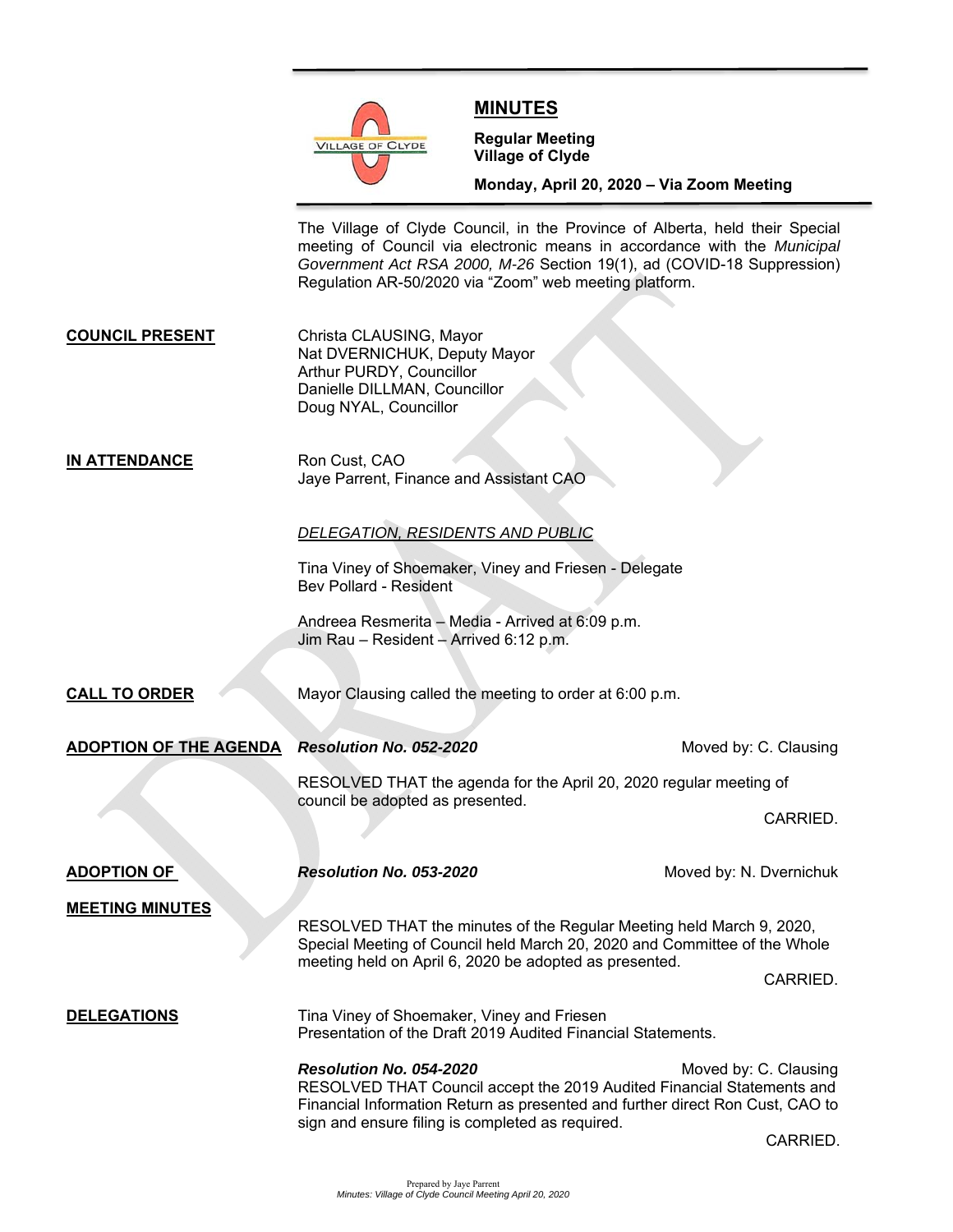Delegate Tina Viney left the meeting at 6:45 p.m.

# **PUBLICS CORNER** None.

*RFD 2020-04-01* **Resolution No. 055-2020** Moved by: D. Nyal *ICF Agreement with* **RESOLVED THAT Council moved forward in signing the Intermunicipal** *Amendments* Collaboration Framework with Westlock County as presented. CARRIED.

**Office Space Request Resolution No. 056-2020** Moved by: C. Clausing within the Administration office at this time, and bring back for consideration **CARRIED. CARRIED.** 

**Consideration for Purchase Resolution No. 057-2020** Moved by: C. Clausing *Of the K. Nyal Properties* RESOLVED THAT Council direct Administration to draft a one-page report *Located at Plan 0220722,* regarding the property which would include value estimates and potential use *Block 14, Lot 4, and Plan* and bring forward to Council for consideration at a future meeting. *0220723, Block 3, Lot 3* CARRIED.

*RFD 2020-04-01* **Resolution No. 058-2020** Moved by: D. Dillman *2020 Operating Budget* RESOLVED THAT Village of Clyde Council approve the 2020 Operating Budget as amended. **CARRIED.** CARRIED.

> **Resolution No. 059-2020** Moved by: D. Nyal RESOLVED THAT Village of Clyde Council direct Administration to bring forward a more aggressive approach to delinquent or vacant lots to remedy and reduce the amount outstanding, as well as a plan for recovery for 2020 outstanding property tax debts.

*RFD 2020-04-03* **Resolution No. 060-2020** Moved by: D. Nyal Tax Penalty and Interest **RESOLVED THAT Council direct Administration n to remove outstanding** *Arrears Due to Utility Rollover* penalties and fees from tax rolls 30200, 30500 and 29000 due to extraordinary *for 999493 Alberta Ltd.* Administrative circumstances and a lack of communication prior to application of penalties, and further directs Administration to advise the landowner that any amounts outstanding will not be considered for removal in 2020 or going forward.

*RFD 2020-04-04* **Resolution No. 061-2020** Moved by: D. Nyal *Utility Leniency Requests* RESOLVED THAT Council direct Administration to address utility leniency requests from utility account holders providing a monthly report to council, regular penalties and disconnection processes will apply, if satisfaction is not reached with Administration an appeal process will be available at a future Council meeting.

*RFD 2020-04-05* **Resolution No. 062-2020** Moved by: D. Nyal *Rates of Taxation for the* RESOLVED THAT Council complete first reading of Bylaw No. 2020-04-01 *Year 2020 Bylaw No 2020-04-01* Rates of Taxation for the Year 2020.

**NEW BUSINESS** 

**CARRIED.** CARRIED.

**CARRIED. CARRIED.** 

**CARRIED.** The contract of the contract of the contract of the contract of the contract of the contract of the contract of the contract of the contract of the contract of the contract of the contract of the contract of the

CARRIED.

*In Clyde* 

**OLD BUSINESS** 

RESOLVED THAT Council direct Administration to table the rental of space following COVID-19 pandemic resolution.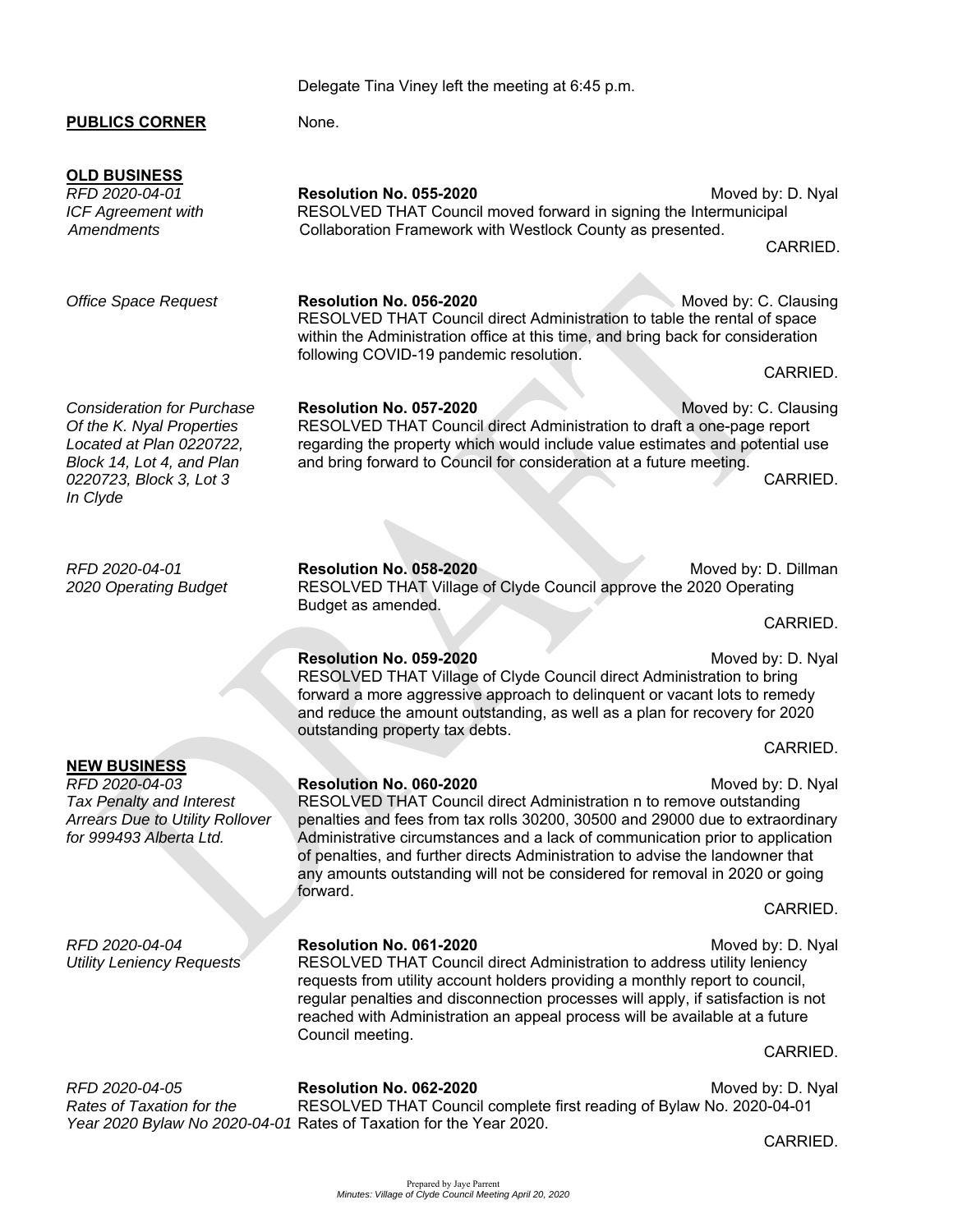*To COVID-19* January 31, 2021.

# **Resolution No. 063-2020** Moved by: D. Nyal

 RESOLVED THAT Council complete second reading of Bylaw No. 2020-04-01 Rates of Taxation for the Year 2020.

**Resolution No. 064-2020** Moved by: C. Clausing RESOLVED THAT Council provide unanimous consent to proceed with third reading of Bylaw No. 2020-04-01Rates of Taxation for the Year 2020. **CARRIED.** The contract of the contract of the contract of the contract of the contract of the contract of the contract of the contract of the contract of the contract of the contract of the contract of the contract of the

> **Resolution No. 065-2020** Moved by: N. Dvernichuk RESOLVED THAT Council complete third and final reading of Bylaw No. 2020-04-01 Rates of Taxation for the Year 2020.

*RFD 2020-04-06* **Resolution No. 066-2020** Moved by: D. Dillman *Direction for Property Tax Due* RESOLVED THAT Council direct Administration to maintain the 2020 Property *Dates and Penalty Application* Tax Due date of June 30 but alter the penalty dates for both residential and

*For the 2020 Tax Year Due* non-residential properties to September 30, 2020, October 31, 2020 and **CARRIED.** CARRIED.

*Facility, Parks, Campground* **Resolution No. 067-2020** Moved by: C. Clausing *Ag Society Operated Facility* RESOLVED THAT Council direct Administration to maintain closure of all *Closure Due to COVID-19* recreation facilities through the end of May 2020, the lifting of the closure or Potential extension of the closure will be re-evaluated at the May 2020 Regular Meeting of Council.

**CARRIED.** CARRIED.

 *Resident Bev Pollard left the meeting at 8:12 p.m.* 

**FINANCIALS Resolution No. 068-2020 Moved by: C. Clausing Resolution No. 068-2020** RESOLVED THAT Council accept the March 2020 Bank Reconciliation, March 2020 accounts payable Cheque list and March 31, 2020 Year to Date Trial Balance as presented.

**CARRIED. CARRIED.** 

**CAO REPORTS Resolution No. 069-2020** Moved by: C. Clausing RESOLVED THAT Council accept the CAO Report and Action List for March 2020 as presented.

**CARRIED. CARRIED.** 

## **COUNCIL REPORTS**

Appointments: *Mayor Clausing* Westlock FCSS – Next meeting is May 13, 2020 Joint Services/Regional Collaboration Committee – Nothing to report. No meeting held. Inter Collaborate Framework Committee – Nothing to report. No meeting held. Fire, Emergency and Disaster Services – Nothing to report. No meeting held. *Deputy Mayor Dvernichuk* GROWTH ALBERTA – Nothing to report. Joint Services /Regional Collaboration Committee – Nothing to Report.

**CARRIED.** The contract of the contract of the contract of the contract of the contract of the contract of the contract of the contract of the contract of the contract of the contract of the contract of the contract of the

**CARRIED. CARRIED.**